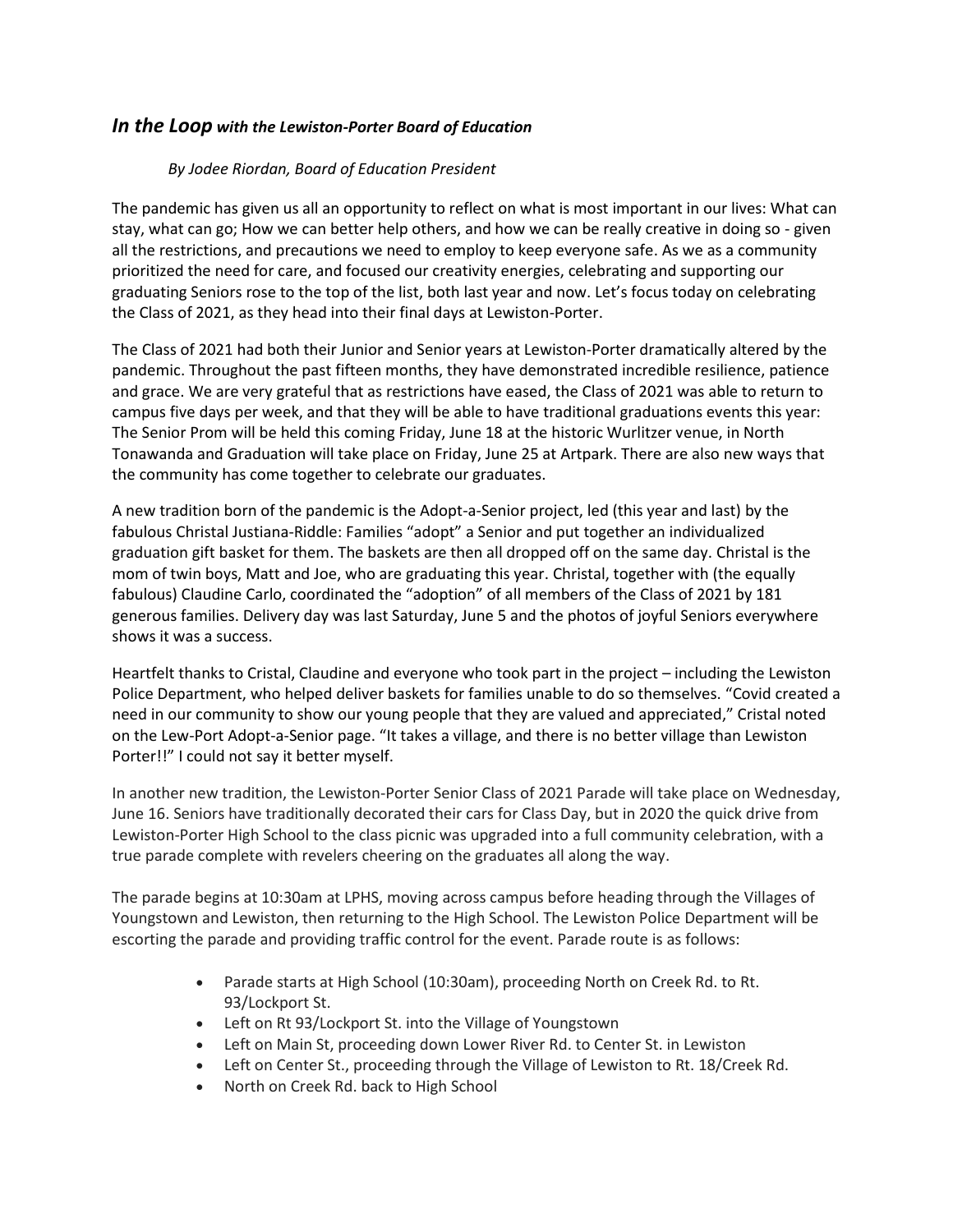Upon return to campus, the Class of 2021 will enjoy a grilled picnic lunch courtesy of the Lewiston Police Department at Blakeslee Field. We hope the whole community will come out to cheer on the Class of 2021!

Commencement will take place in the outdoor arena at Artpark on Friday, June 25. As this is an outdoor event, a rain date is set for Sunday, June 27. Guidelines continue to change quickly, but as of press time, Graduation is set. I will share Superintendent Paul Casseri's update on the event:

"Over the holiday recess I had the opportunity to speak with Sonia Clark, Executive Director of Artpark. As you may have read in the newspaper, the NYSDOH rules have now changed, again, for outdoor venues in terms of COVID-19 protocols and event attendance. Artpark is a New York State Park and rules are developed not only by the NYSDOH but also by New York State Parks and Recreation. As was described to me, we now have two attendance opportunities for graduation. We can separate all attendees based on whether they are vaccinated or unvaccinated. This would require a check at the gate and for individuals to show proof of vaccination. For example, I went to the Blue Jays game on Wednesday night and although my wife, my 15-year-old son and I are fully vaccinated, I had to sit in the unvaccinated section because my 10-year-old nephew is unvaccinated. Artpark would set up the venue with these two sections and then monitor protocols in each section.

The other attendance option that was described to me is the same option that Niagara University chose for its graduation ceremony, that is to treat all attendees as unvaccinated, maintain the originally planned, socially distanced, four-seat family pods and require all attendees to wear a mask. After discussion with the administrative team, we have opted for this second protocol. This will avoid any confrontation at the gate as to the vaccination status of attendees and will allow us to move forward with our original plan; graduates having four family tickets for attendance at graduation. We did learn yesterday that all attendees will be required to show proof that they have completed a health questionnaire prior to attendance. Below are the specific rules that were distributed to us from Artpark regarding the graduation ceremony. Of course, this may all change by June 25th. The High School administration will be communicating with Senior families as we move toward graduation. Stay tuned."

## **Artpark Covid -19 Graduation Ceremony Protocols:**

- Every graduate and each guest must complete a contract tracing & health screening questionnaire. To complete the contact tracing and health screening, please text the word LEWPORT TO 234-ARTPARK (234-278-7275) within 12 hours prior to the graduation ceremony. Complete your contact information and answer the questions. Once completed by each individual, a green checkmark or a message that says 'Thank you for checking in. Enjoy the show!' Please be sure to keep this text, each person will need to show this at the gate upon arrival.
- No bags are allowed, this includes camera bags and large purses the only exception is a small clutch wallet 4 1/2" x 5 1/2"
- Masks are required other than when eating or drinking at your seat. We ask that you please be sure to have your mask on and be socially distanced when arriving at the gate. Please arrive early and be patient, each person will need to show their ticket, confirmation that they completed the contact tracing form AND we will be temperature checking.
- The single seats in the bowl are reserved for the graduates, the remainder of the seats are general admission in groups of four.